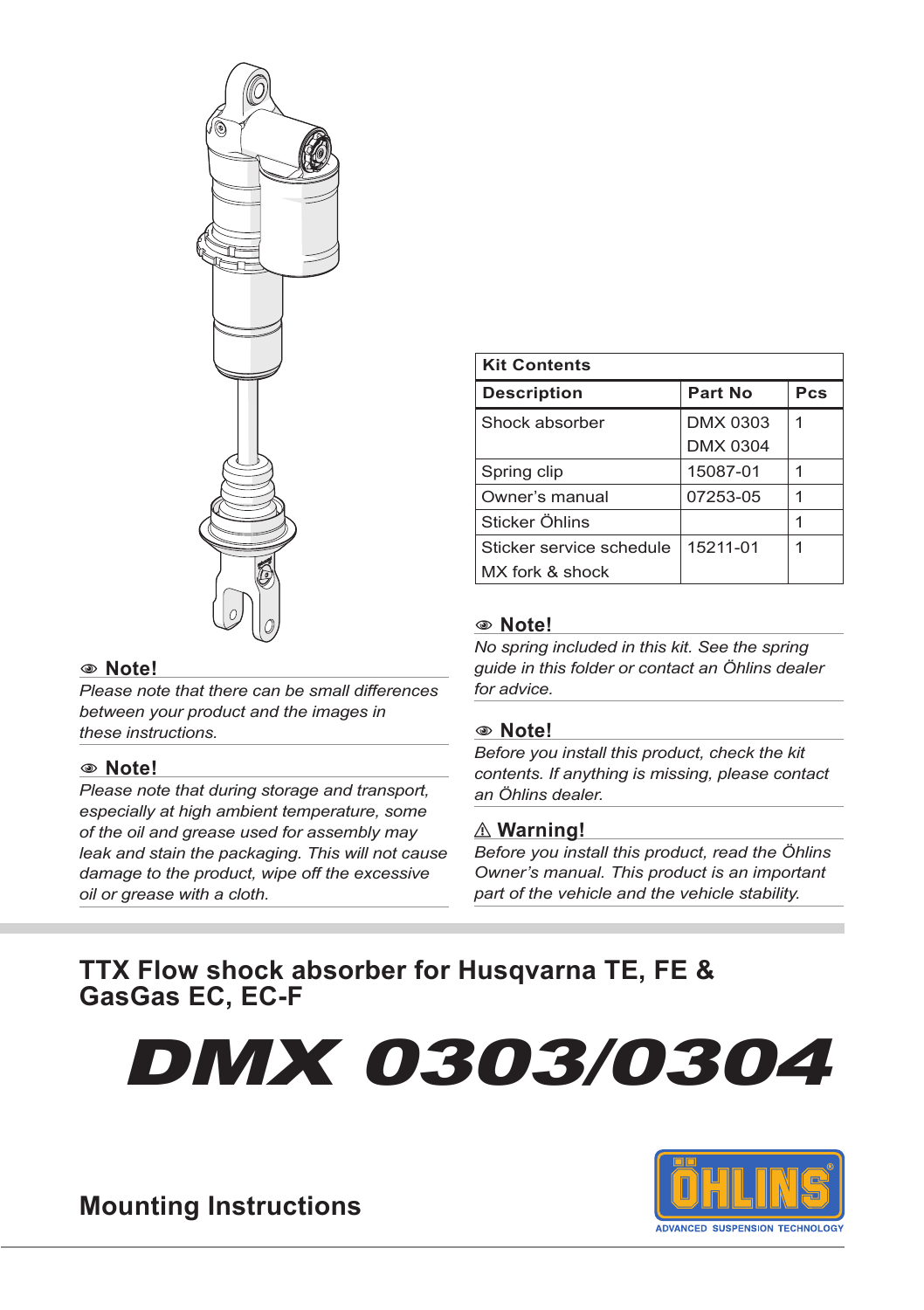# **MOUNTING INSTRUCTIONS**

# **Install the Shock Absorber**

## ⚠ **Warning!**

*We strongly recommend to let an Öhlins dealer install this product.*

## ⚠ **Warning!**

*If you work with a lifted vehicle, make sure that it is safely supported to prevent it from tipping over.*

### 1 **Note!**

*When you work with this product, see the vehicle service manual for vehicle specific procedures and important data.*

### 1 **Note!**

*Before you install this product clean the vehicle.*

#### **1**

Put the motorcycle on a work stand so that the rear wheel barely touches the ground.

## **2**

Refer to the vehicle manual to install the Öhlins shock absorber.

#### **3**

Use OEM screw when installing lower end of the shock absorber. Torque to 30 Nm.

#### 1 **Note!**

*Lower the vehicle so that the suspension is slightly compressed before you tighten the screws.*

## ✋ **Caution!**

*Make sure that you tighten all screws to the correct torque and that nothing fouls or restricts movement of the shock absorber/front fork/ steering damper when the suspension is fully compressed or extended.*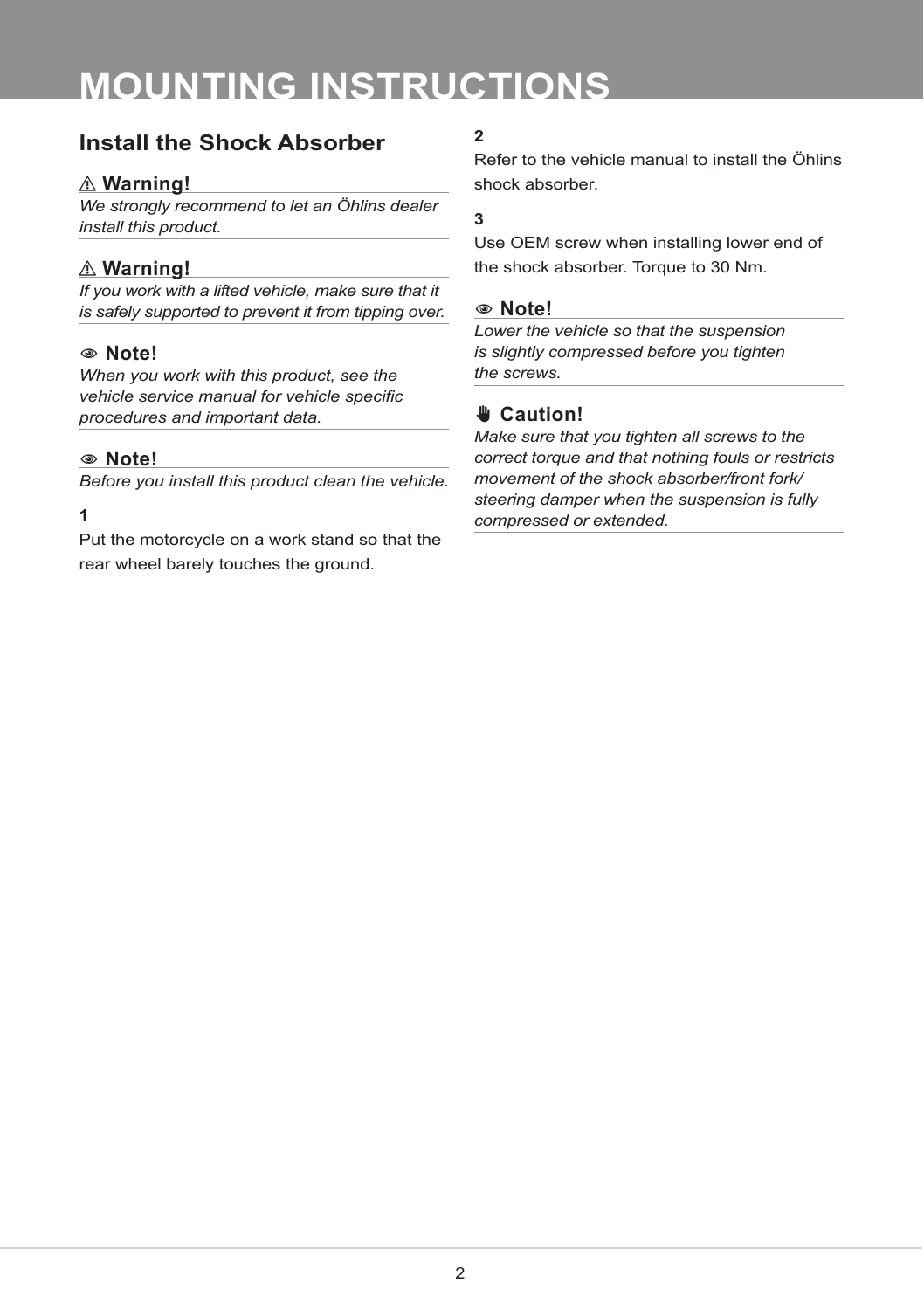# **MOUNTING INSTRUCTIONS**

# **SETUP DATA**

| Length DMX 0303/0304   | 477   | mm         |
|------------------------|-------|------------|
| Stroke DMX 0303/0304   | 138   | mm         |
|                        |       |            |
| Spring preload approx. | 14(7) | mm (turns) |
| Compr. low speed       | 6     | clicks     |
| Compr. high speed      | 8     | clicks     |
| Rebound                | 9     | clicks     |

| <b>Free Sag and Ride Height</b> |            |                        |  |
|---------------------------------|------------|------------------------|--|
| $R1-R2$                         | $35+5$     | $\mathsf{m}\mathsf{m}$ |  |
| $R1-R3$                         | $100\pm 5$ | $\mathsf{m}\mathsf{m}$ |  |

# **SPRING GUIDE**

| <b>DMX 0303:</b>                  |          |             |  |  |
|-----------------------------------|----------|-------------|--|--|
| Husgvarna TE 150/250, FE 250/350/ |          |             |  |  |
| GasGas EC 250, EC 250F/350F       |          |             |  |  |
| Rider's weight*                   | Spring   | Spring rate |  |  |
| kg/pounds                         | part no  | N/mm        |  |  |
| 60/132                            | 06310-01 | 34          |  |  |
| 65/143                            | 06310-02 | 36          |  |  |
| 70/154                            | 06310-02 | 36          |  |  |
| 75/165                            | 06310-03 | 38          |  |  |
| 80/176                            | 06310-03 | 38          |  |  |
| 85/187                            | 06310-04 | 40          |  |  |
| 90/198                            | 06310-04 | 40          |  |  |
| 95/209                            | 06310-05 | 42          |  |  |
| 100/220                           | 06310-05 | 42          |  |  |
| 105/231                           | 06310-06 | 44          |  |  |
| 110/242                           | 06310-07 | 46          |  |  |
| 115/253                           | 06310-08 | 48          |  |  |

| DMX 0304:                            |          |             |  |  |
|--------------------------------------|----------|-------------|--|--|
| Husgvarna TE 300, FE 450/501/ GasGas |          |             |  |  |
| <b>EC 300</b>                        |          |             |  |  |
| Rider's weight*                      | Spring   | Spring rate |  |  |
| kg/pounds                            | part no  | N/mm        |  |  |
| 60/132                               | 06310-03 | 38          |  |  |
| 65/143                               | 06310-04 | 40          |  |  |
| 70/154                               | 06310-04 | 40          |  |  |
| 75/165                               | 06310-05 | 42          |  |  |
| 80/176                               | 06310-05 | 42          |  |  |
| 85/187                               | 06310-06 | 44          |  |  |
| 90/198                               | 06310-06 | 44          |  |  |
| 95/209                               | 06310-07 | 46          |  |  |
| 100/220                              | 06310-07 | 46          |  |  |
| 105/231                              | 06310-08 | 48          |  |  |
| 110/242                              | 06310-09 | 50          |  |  |
| 115/253                              | 06310-10 | 52          |  |  |

*\*Rider's weight: Rider wearing proper riding gear. Make sure you know your total weight with riding gear. Riding gear weighs between 5 and 15 kg.*